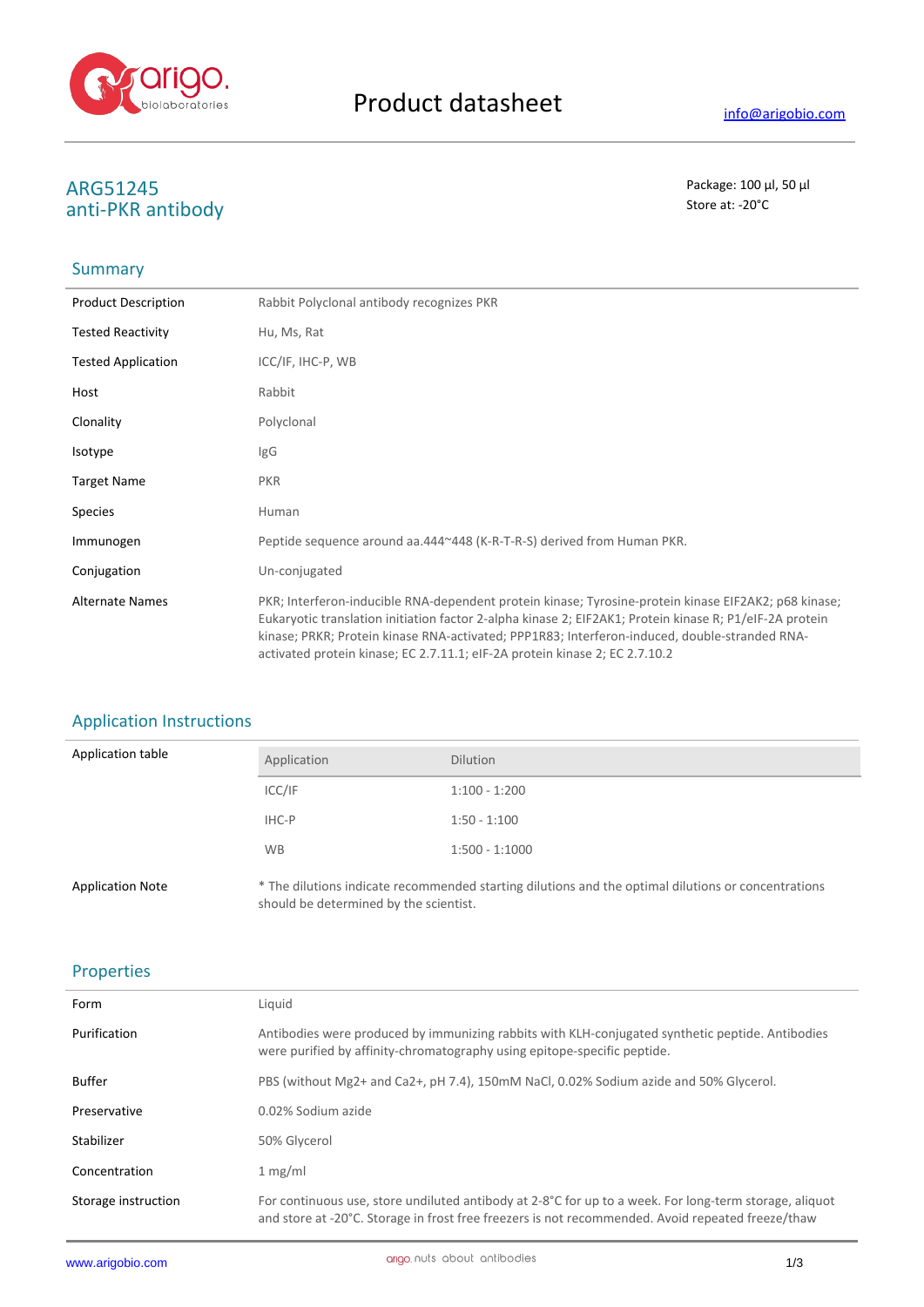#### cycles. Suggest spin the vial prior to opening. The antibody solution should be gently mixed before use.

Note For laboratory research only, not for drug, diagnostic or other use.

# Bioinformation

| Gene Symbol    | EIF2AK2                                                                                                        |
|----------------|----------------------------------------------------------------------------------------------------------------|
| Gene Full Name | eukaryotic translation initiation factor 2-alpha kinase 2                                                      |
| Background     | Following activation by double-stranded RNA in the presence of ATP, the kinase becomes                         |
|                | autophosphorylated and can catalyze the phosphorylation of the translation initiation factor EIF2S1,           |
|                | which leads to an inhibition of the initiation of protein synthesis. Double-stranded RNA is generated          |
|                | during the course of a viral infection.                                                                        |
| Function       | IFN-induced dsRNA-dependent serine/threonine-protein kinase which plays a key role in the innate               |
|                | immune response to viral infection and is also involved in the regulation of signal transduction, apoptosis,   |
|                | cell proliferation and differentiation. Exerts its antiviral activity on a wide range of DNA and RNA viruses   |
|                | including hepatitis C virus (HCV), hepatitis B virus (HBV), measles virus (MV) and herpes simplex virus 1      |
|                | (HHV-1). Inhibits viral replication via phosphorylation of the alpha subunit of eukaryotic initiation factor 2 |
|                | (EIF2S1), this phosphorylation impairs the recycling of EIF2S1 between successive rounds of initiation         |
|                | leading to inhibition of translation which eventually results in shutdown of cellular and viral protein        |
|                | synthesis. Also phosphorylates other substrates including p53/TP53, PPP2R5A, DHX9, ILF3, IRS1 and the          |
|                | HHV-1 viral protein US11. In addition to serine/threonine-protein kinase activity, also has tyrosine-protein   |
|                | kinase activity and phosphorylates CDK1 at 'Tyr-4' upon DNA damage, facilitating its ubiquitination and        |
|                | proteosomal degradation. Either as an adapter protein and/or via its kinase activity, can regulate various     |
|                | signaling pathways (p38 MAP kinase, NF-kappa-B and insulin signaling pathways) and transcription factors       |
|                | (JUN, STAT1, STAT3, IRF1, ATF3) involved in the expression of genes encoding proinflammatory cytokines         |
|                | and IFNs. Activates the NF-kappa-B pathway via interaction with IKBKB and TRAF family of proteins and          |
|                | activates the p38 MAP kinase pathway via interaction with MAP2K6. Can act as both a positive and               |
|                | negative regulator of the insulin signaling pathway (ISP). Negatively regulates ISP by inducing the            |
|                | inhibitory phosphorylation of insulin receptor substrate 1 (IRS1) at 'Ser-312' and positively regulates ISP    |
|                | via phosphorylation of PPP2R5A which activates FOXO1, which in turn up-regulates the expression of             |
|                | insulin receptor substrate 2 (IRS2). Can regulate NLRP3 inflammasome assembly and the activation of            |
|                | NLRP3, NLRP1, AIM2 and NLRC4 inflammasomes. Can trigger apoptosis via FADD-mediated activation of              |
|                | CASP8. Plays a role in the regulation of the cytoskeleton by binding to gelsolin (GSN), sequestering the       |
|                | protein in an inactive conformation away from actin. [UniProt]                                                 |
| Research Area  | Gene Regulation antibody; Signaling Transduction antibody                                                      |
| Calculated Mw  | 62 kDa                                                                                                         |
| PTM            | Autophosphorylated on several Ser, Thr and Tyr residues. Autophosphorylation of Thr-451 is dependent           |
|                | on Thr-446 and is stimulated by dsRNA binding and dimerization. Autophosphorylation apparently leads           |
|                | to the activation of the kinase. Tyrosine autophosphorylation is essential for efficient dsRNA-binding,        |

## Images



dimerization, and kinase activation.

#### **ARG51245 anti-PKR antibody WB image**

Western blot: 20 µg of 293T, HeLa, Mouse brain and Rat brain lysates satined with ARG51245 anti-PKR antibody at 1:500 dilution.